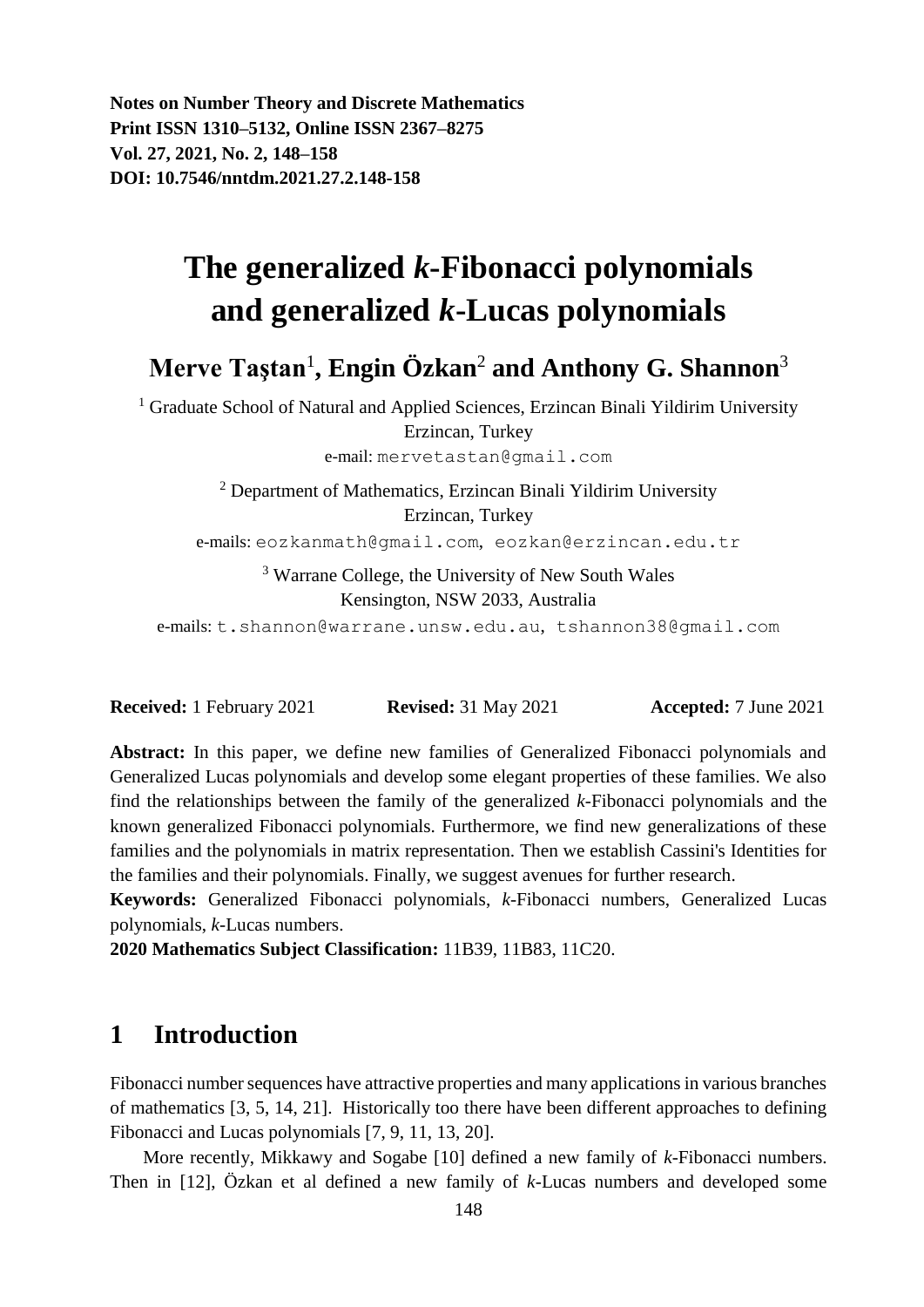properties about them. Falcon and Plaza [4] produced some general *k*-Fibonacci numbers and showed how properties of these numbers can be related to elementary matrix algebra. Bolat and Köse [1] also found some important properties about *k*-Fibonacci numbers.

This paper is arranged in three parts. In the second part, we outline some pertinent definitions and properties. In the third part, we define the new families of Generalized *k*-Fibonacci polynomials and Generalized *k*-Lucas polynomials. These yield some neat properties of the families. We then develop the relationships between the family of Generalized *k*-Fibonacci polynomials and known Generalized Fibonacci polynomials and Generalized *k*-Lucas polynomials and known Generalized Lucas polynomials. We also establish new generalizations of these families in matrix representation and prove Cassini's Identities for the families.

# **2 Materials and methods**

**Definition 1.** *Generalized Fibonacci polynomials can be defined by*

$$
f_{n+1}(x) = \begin{cases} s, & n = 0 \\ sx, & n = 1 \\ xf_n(x) + f_{n-1}(x), & n \ge 2 \end{cases}
$$

*If s =* 1*, then we obtain the classical Fibonacci polynomial sequence.*

It is well known that the Fibonacci polynomials and Lucas polynomials are closely related.

**Definition 2.** *Generalized Lucas polynomials can be defined similarly by*

$$
l_n(x) = \begin{cases} 2s, & n = 0 \\ sx, & n = 1 \\ xl_{n-1}(x) + l_{n-2}(x), & n \ge 2 \end{cases}
$$

*If s =* 1*, then we obtain the classical Lucas polynomial sequence.*

A Binet formula for  $f_n(x)$  is given by

$$
f_n(x) = s \frac{r_1^n - r_2^n}{r_1 - r_2} m,\tag{1}
$$

where  $r_1 = \frac{x + \sqrt{x^2 + 4}}{2}$  $\frac{\sqrt{x^2+4}}{2}$  and  $r_2 = \frac{x-\sqrt{x^2+4}}{2}$  $\frac{7x-44}{2}$ .

A Binet formula for  $l_n(x)$  is then given by

$$
l_n(x) = s(r_1^n + r_2^n),
$$
 (2)

where  $r_1 = \frac{x + \sqrt{x^2 + 4}}{2}$  $\frac{\sqrt{x^2+4}}{2}$  and  $r_2 = \frac{x-\sqrt{x^2+4}}{2}$  $\frac{12^{x+4}}{2}$ .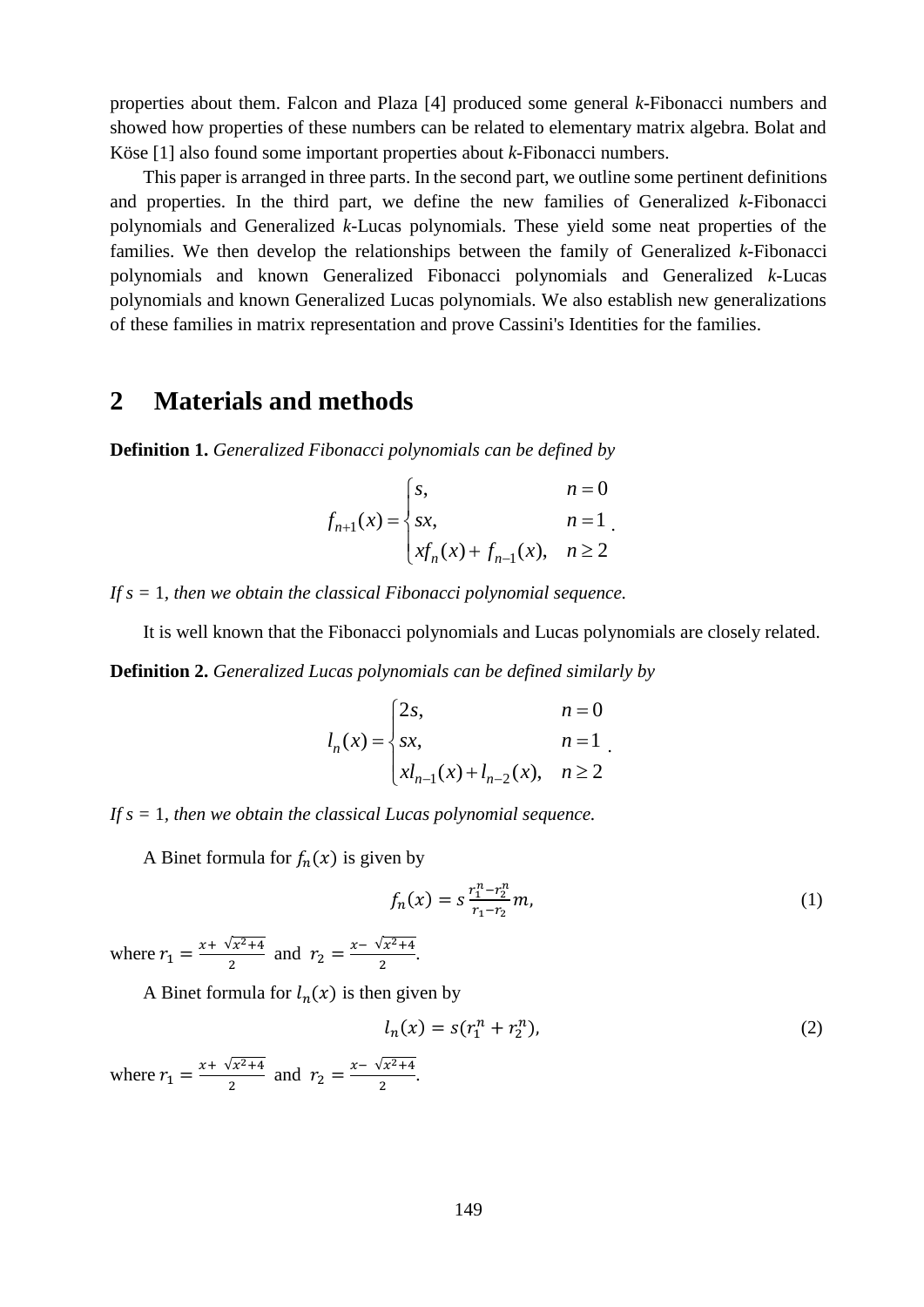# **3 Generalized polynomials**

**Definition 3.** Let n and  $k \neq 0$  be natural numbers, then there exist unique numbers m and r such that  $n = mk + r (0 \le r < k)$ . The generalized k-Fibonacci polynomials  $f_n^{(k)}(x)$  are *then defined by*

$$
f_n^{(k)}(x) \coloneqq s^k \left(\frac{r_1^m - r_2^m}{r_1 - r_2}\right)^{k-r} \left(\frac{r_1^{m+1} - r_2^{m+1}}{r_1 - r_2}\right)^r,
$$

*where*  $r_1 = \frac{x + \sqrt{x^2 + 4}}{2}$  $\frac{\sqrt{x^2+4}}{2}$  and  $r_2 = \frac{x-\sqrt{x^2+4}}{2}$  $\frac{12+4}{2}$ .

Also, we can find the generalized *k*-Fibonacci polynomials by matrix methods. Indeed, it is clear that

$$
f_n^{k-1}(x)Q_2^n = \begin{bmatrix} F_{kn+k+1}^{(k)}(x) & F_{kn+k}^{(k)}(x) \\ F_{kn+k}^{(k)}(x) & F_{kn+k-1}^{(k)}(x) \end{bmatrix},
$$

in which

$$
Q_2^n = \begin{bmatrix} F_{n+1}^{(k)}(x) & F_n^{(k)}(x) \\ F_n^{(k)}(x) & F_{n-1}^{(k)}(x) \end{bmatrix}, n \ge 0.
$$

We now give some values for the generalized *k*-Fibonacci polynomials in Table 1.

|                | $k=1$                  | $k=2$                                                                       | $k=3$             | $k=4$             |
|----------------|------------------------|-----------------------------------------------------------------------------|-------------------|-------------------|
| $F_0^{(k)}(x)$ | S                      | $s^2$                                                                       | $s^3$             | $s^4$             |
| $F_1^{(k)}(x)$ | $S\mathcal{X}$         | $s^2x$                                                                      | $s^3x$            | $S^4x$            |
| $F_2^{(k)}(x)$ | $sx^2+1$               | $s^2x^2$                                                                    | $s^3x^2$          | $S^4x^2$          |
| $F_3^{(k)}(x)$ | $sx^3 + 2sx$           | $s^2x^3 + s^2x$                                                             | $s^3x^3$          | $s^4x^2$          |
| $F_4^{(k)}(x)$ | $sx^{4} + 3sx^{2} + s$ | $s^2x^4 + 2s^2x^2 + s^2$                                                    | $s^3x^4 + s^3x^2$ | $S^4x^4$          |
| $F_5^{(k)}(x)$ |                        | $sx^5 + 4sx^3 + 3sx   s^2x^5 + 3s^2x^3 + 2s^2x   s^3x^5 + 2s^3x^3 + s^{3x}$ |                   | $s^4x^5 + s^4x^3$ |

Table 1. Some Generalized *k*-Fibonacci polynomials

Definition 3, we can obtain the generalized *k*-Fibonacci polynomials via the generalized Fibonacci polynomials.

$$
F_n^{(k)}(x) = (f_m(x))^{k-r} (f_{m+1}(x))^r, n = mk + r.
$$
 (3)

If  $k = 1$  in equation (3), then we have that  $m = n$  and  $r = 0$  so  $GF_n^{(1)}(x) = f_n(x)$ . Throughout this paper, let  $k, m \in \{1,2,3,\dots\}$ .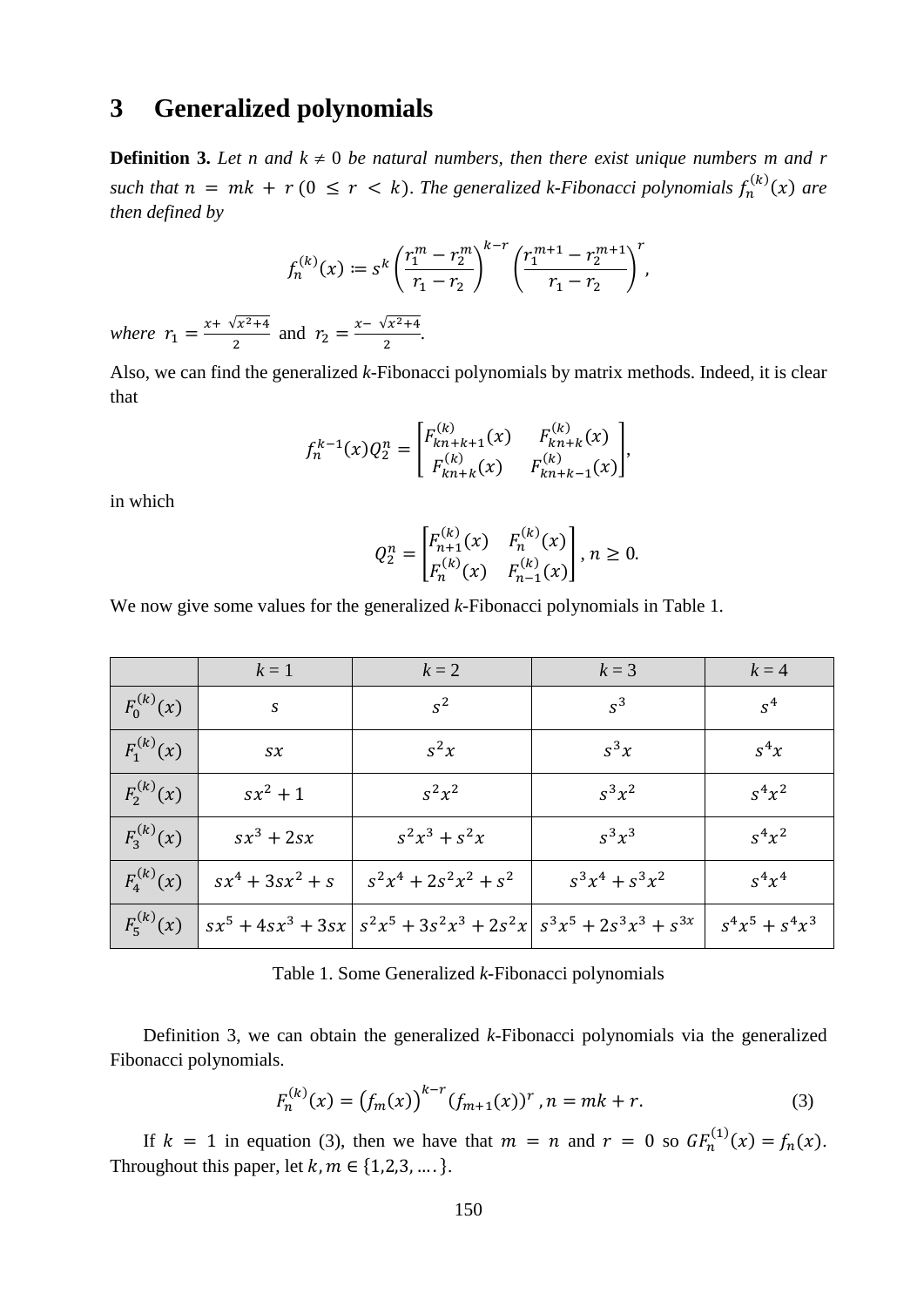For  $k = 2, 3, 4$  and *n*, we have the following properties which connect the generalized *k*-Fibonacci polynomials and the known generalized Fibonacci polynomials.

$$
F_{2n}^{(2)}(x) = f_n^2(x),
$$
  
\n
$$
F_{2n+1}^{(2)}(x) = f_n(x)f_{n+1}(x),
$$
  
\n
$$
F_{2n+1}^{(2)}(x) = xF_{2n}^{(2)}(x) + F_{2n-1}^{(2)}(x),
$$
  
\n
$$
F_{3n}^{(3)}(x) = f_n^3(x),
$$
  
\n
$$
F_{3n+1}^{(3)}(x) = f_n^2(x)f_{n+1}(x),
$$
  
\n
$$
F_{3n+2}^{(2)}(x) = f_n^2(x)f_{n+1}(x),
$$
  
\n
$$
F_{3n+1}^{(3)}(x) = xF_{3n}^{(3)}(x) + F_{3n-1}^{(3)}(x),
$$
  
\n
$$
F_{4n}^{(4)}(x) = f_n^4(x),
$$
  
\n
$$
F_{4n+1}^{(4)}(x) = f_n^3(x)f_{n+1}(x),
$$
  
\n
$$
F_{4n+2}^{(4)}(x) = f_n^2f_{n+1}^2(x),
$$
  
\n
$$
F_{4n+3}^{(4)}(x) = f_n(x)f_{n+1}^3(x),
$$
  
\n
$$
F_{4n+1}^{(4)}(x) = xF_{4n}^{(4)}(x) + F_{4n-1}^{(4)}(x).
$$

**Theorem 1.** *For n, we have the following relation*

$$
F_{kn+1}^{(k)}(x) = x F_{kn}^{(k)}(x) + F_{kn-1}^{(k)}(x).
$$

*Proof.* By using (3), we have

$$
xF_{kn}^{(k)}(x) + F_{kn-1}^{(k)}(x) = xF_n^k + (F_{n-1}(x)F_n^{k-1}(x))
$$
  

$$
= F_n^{k-1}(x)(xF_n(x) + F_{n-1}(x))
$$
  

$$
= F_n^{k-1}(x)F_{n+1}(x)
$$
  

$$
= F_{kn+1}^{(k)}(x).
$$

From Definition 3, we know that  $n = mk + r$ , where  $m, k \neq 0$  natural numbers and  $0 \leq r < k$ . For  $k = 1, 2, ...,$  let  $F_{-n}^{(k)} = 0$  be.

**Theorem 2. (Cassini's Identity)** Let  $GF_n^k(x)$  represent the generalized Gauss *k*-Fibonacci polynomials. For  $n, k \ge 2$ , the Cassini's Identity  $F_n^{(k)}(x)$  is as follows:

$$
F_{kn+t}^{(k)}(x)F_{kn+t-2}^{(k)}(x) - \left(F_{kn+t-1}^{(k)}(x)\right)^2 = \begin{cases} F_n^{2k-2}(x)(-1)^n(s^k), & t = 1\\ 0 & t \neq 1 \end{cases}.
$$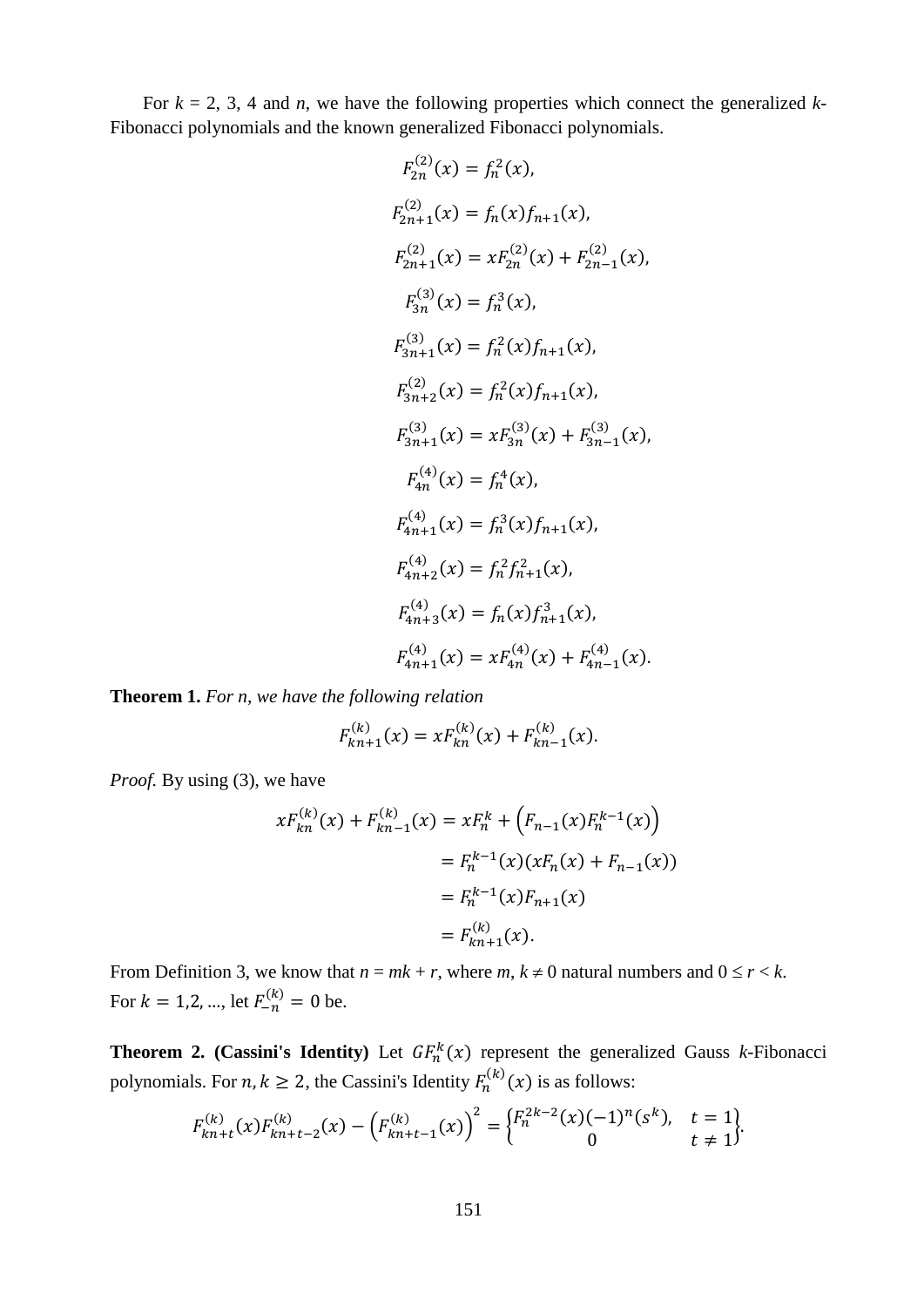*Proof.* By using (3), we find

$$
F_{kn+t}^{(k)}(x)F_{kn+t-2}^{(k)}(x) - \left(F_{kn+t-1}^{(k)}(x)\right)^2
$$
  
= 
$$
\left(F_{n-1}^{k-1}(x)F_{n+t}(x)F_n^{k-1}(x)\right)\left(F_{n+t-2}(x)\right) - \left(F_n^{k-1}(x)F_{n+t-1}(x)\right)^2
$$
  
= 
$$
\left(F_n^{k-1}(x)\right)^2 \left(F_{n+t}(x)GF_{n+t-2}(x) - \left(GF_{n+t-1}(x)\right)^2\right)
$$
  
= 
$$
F_n^{2k-2}(x)\left(F_{n+t}(x)F_{n+t-2}(x)\left(F_{n+t-1}(x)\right)^2\right).
$$

for  $t=1$ ,

$$
= F_n^{2k-2}(x) \left( F_{n+t}(x) F_{n+t-2}(x) \left( F_{n+t-1}(x) \right)^2 \right)
$$
  
=  $F_n^{2k-2}(x) (-1)^n (s^{2k}).$ 

for  $t \neq 1$ ,  $t = m$ ,  $(m \in N)$ ,

$$
= F_n^{2k-2}(x)(F_{n+m}(x)F_{n+m-2}(x)(F_{n+m-1}(x))^2)
$$
  
=  $F_n^{2k-2}(x)\Big(F_{2n+2m-2}^{(2)}(x) - F_{2m+2n-2}^{(2)}(x)\Big) = 0.$ 

For *n*, we obtain an interesting relation between the known generalized Fibonacci polynomials and the generalized *k*-Fibonacci polynomials

$$
F_{nk+t}^{(k)}(x) = F_n^{k-t}(x) F_{n+1}^t(x),
$$

where  $t = 0, 1, ..., k - 1$ .

**Definition 4.** Let n and  $k \neq 0$  be natural numbers, then there exist unique numbers m and r such that  $n = mk + r (0 \le r < k)$ . The generalized k-Lucas polynomials  $L_n^{(k)}(x)$  are *defined by*

$$
L_n^{(k)}(x) := s^k (r_1^m + r_2^m)^{k-r} (r_1^{m+1} + r_2^{m+1})^r,
$$
  

$$
r = \sqrt{r_1^2 + 4}
$$

*where*  $r_1 = \frac{x + \sqrt{x^2 + 4}}{2}$  $\frac{\sqrt{x^2+4}}{2}$  and  $r_2 = \frac{x-\sqrt{x^2+4}}{2}$  $\frac{7x-44}{2}$ .

Also, we can find the generalized *k*-Lucas polynomials by matrix methods. Indeed, it is clear that

$$
L_n^{k-1}(x)\varphi_{n,2} = \begin{bmatrix} L_{kn+k+1}^{(k)}(x) & L_{kn+k}^{(k)}(x) \\ L_{kn+k}^{(k)}(x) & L_{kn+k-1}^{(k)}(x) \end{bmatrix},
$$

in which

$$
\varphi_{n,2} = \varphi_{n-1,2} Q_2 = \begin{bmatrix} l_{n+1}(x) & l_n(x) \\ l_n(x) & l_{n-1}(x) \end{bmatrix}, Q_2 = \begin{pmatrix} x & 1 \\ 1 & 0 \end{pmatrix}, \varphi_{0,2} = \begin{pmatrix} x & 2 \\ 2 & -x \end{pmatrix},
$$

 $n \geq 0$ .

 $\Box$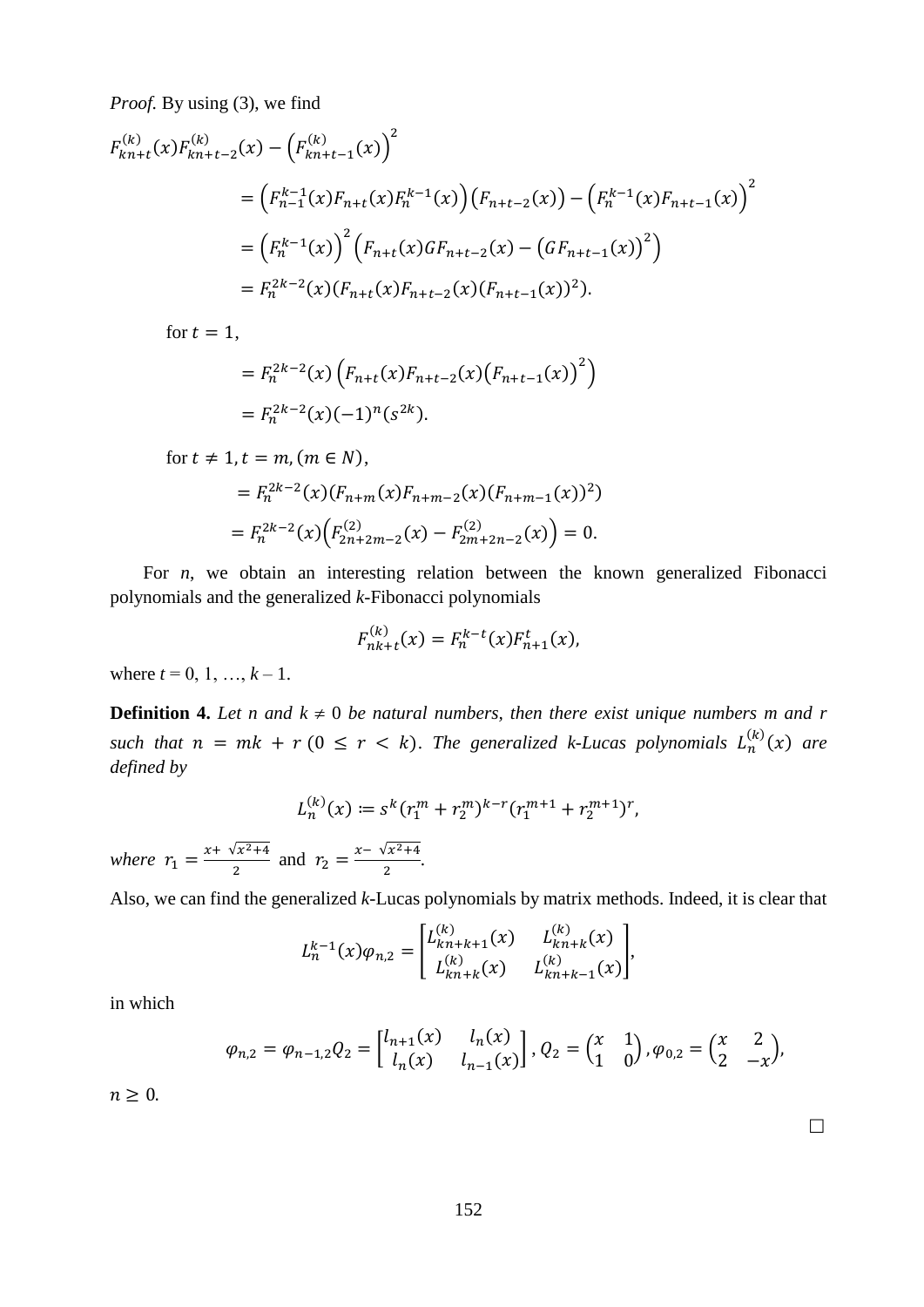From Definition 4, we can obtain the Generalized *k*-Lucas polynomials via the Generalized Fibonacci polynomials.

$$
L_n^{(k)}(x) = (l_m(x))^{k-r} (l_{m+1}(x))^r, n = mk + r.
$$
 (4)

If  $k = 1$  in equation (4), then we have that  $m = n$  and  $r = 0$  so  $GL_n^{(1)}(x) = l_n(x)$ . Throughout this paper, let  $k, m \in \{1,2,3,\dots\}$ .

For  $k = 2, 3, 4$  and *n*, we have the following properties which connect the Generalized *k*-Fibonacci polynomials and the known Generalized Fibonacci polynomials.

$$
L_{2n}^{(2)}(x) = l_n^2(x),
$$
  
\n
$$
L_{2n+1}^{(2)}(x) = l_n(x)l_{n+1}(x),
$$
  
\n
$$
L_{2n+1}^{(2)}(x) = xL_{2n}^{(2)}(x) + L_{2n-1}^{(2)}(x),
$$
  
\n
$$
L_{3n}^{(3)}(x) = L_n^3(x),
$$
  
\n
$$
L_{3n+1}^{(3)}(x) = l_n^2(x)l_{n+1}(x),
$$
  
\n
$$
L_{3n+2}^{(2)}(x) = l_n^2(x)l_{n+1}(x),
$$
  
\n
$$
L_{3n+1}^{(3)}(x) = xL_{3n}^{(3)}(x) + L_{3n-1}^{(3)}(x),
$$
  
\n
$$
L_{4n}^{(4)}(x) = l_n^4(x),
$$
  
\n
$$
L_{4n+1}^{(4)}(x) = l_n^3(x)l_{n+1}(x),
$$
  
\n
$$
L_{4n+2}^{(4)}(x) = l_n(x)l_{n+1}^3(x),
$$
  
\n
$$
L_{4n+3}^{(4)}(x) = l_n(x)l_{n+1}^3(x),
$$
  
\n
$$
L_{4n+1}^{(4)}(x) = xL_{4n}^{(4)}(x) + L_{4n-1}^{(4)}(x).
$$

**Theorem 3.** *For n, we have the following relation*

$$
L_{kn+1}^{(k)}(x) = xL_{kn}^{(k)}(x) + L_{kn-1}^{(k)}(x).
$$

*Proof.* By using (4), we have

$$
xL_{kn}^{(k)}(x) + L_{kn-1}^{(k)}(x) = xL_n^k + (l_{n-1}(x)L_n^{k-1}(x))
$$
  

$$
= l_n^{k-1}(x)(xl_n(x) + l_{n-1}(x))
$$
  

$$
= l_n^{k-1}(x)l_{n+1}(x)
$$
  

$$
= L_{kn+1}^{(k)}(x).
$$

From Definition 4, we know that  $n = mk + r$ , where  $m, k \neq 0$  natural numbers and  $0 \leq r < k$ . For  $k = 1, 2, ...,$  let  $L_{-n}^{(k)} = 0$ .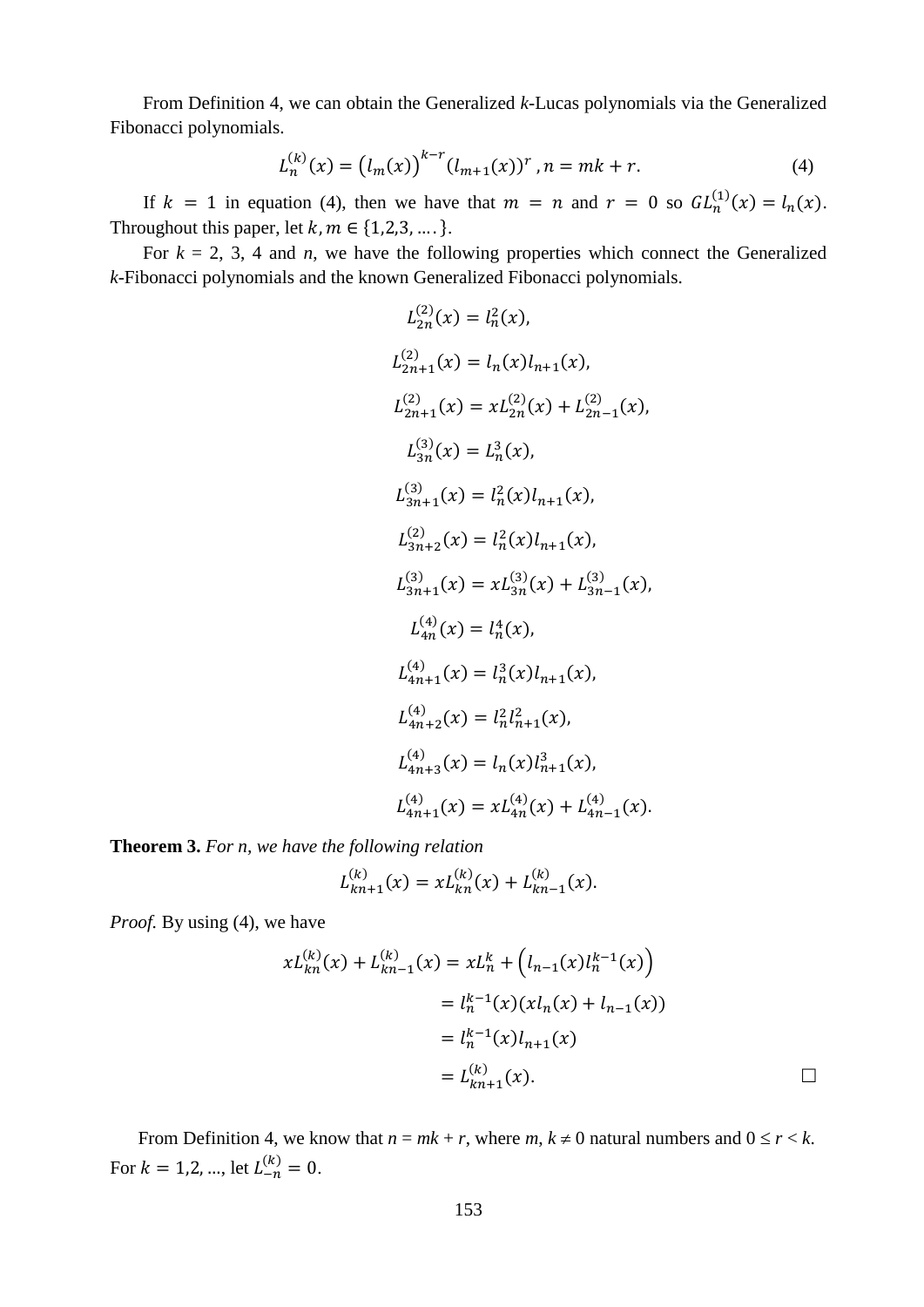**Theorem 4. (Cassini's Identity)** Let  $GL_n^{(k)}(x)$  represent the generalized Gauss *k*-Lucas polynomials. For  $n, k \geq 2$ , the Cassini's Identity  $L_n^{(k)}(x)$  is as follows:

$$
L_{kn+t}^{(k)}(x)L_{kn+t-2}^{(k)}(x) - \left(L_{kn+t-1}^{(k)}(x)\right)^2 = \begin{cases} L_n^{2k-2}(x)(-1)^{n+1}(x^2+4)(s^{2k}), & t=1\\ 0 & t \neq 1 \end{cases}.
$$

*Proof.* By using (4), we find

$$
L_{kn+t}^{(k)}(x)L_{kn+t-2}^{(k)}(x) - (L_{kn+t-1}^{(k)}(x))^{2}
$$
  
=  $(L_{n-1}^{k-1}(x)L_{n+t}(x)L_{n}^{k-1}(x))(L_{n+t-2}(x)) - (L_{n}^{k-1}(x)L_{n+t-1}(x))^{2}$   
=  $(L_{n}^{k-1}(x))^{2}(L_{n+t}(x)GL_{n+t-2}(x) - (GL_{n+t-1}(x))^{2})$   
=  $L_{n}^{2k-2}(x)(L_{n+t}(x)L_{n+t-2}(x)(L_{n+t-1}(x))^{2}).$ 

for  $t = 1$ ,

$$
= L_n^{2k-2}(x) \left( L_{n+t}(x) L_{n+t-2}(x) (L_{n+t-1}(x))^2 \right)
$$
  
=  $L_n^{2k-2}(x) (-1)^{n+1} (x^2 + 4) (s^{2k}).$ 

for  $t \neq 1$ ,  $t = m$ ,  $(m \in N)$ ,

$$
= L_n^{2k-2}(x)(L_{n+m}(x)L_{n+m-2}(x)(L_{n+m-1}(x))^2)
$$
  
=  $L_n^{2k-2}(x)(L_{2n+2m-2}^{(2)}(x) - L_{2m+2n-2}^{(2)}(x)) = 0.$ 

**Theorem 5.** For any integer *n*, we have

$$
(x2 + 4)F2n(2)(x) + 4s2(-1)n = {s2(r1n + r2n)2, if n is evens2(r1n - r2n)2, if n is odd.
$$

*Proof.* From the Binet's formula of generalized Fibonacci polynomials

$$
F_{2n}^{(2)}(x) = f_{2n}^{2}(x) = \frac{s^{2}}{(r_{1}^{n} - r_{2}^{n})^{2}} \{r_{1}^{2n} - 2(r_{1}r_{2})^{n} + r_{2}^{2n}\}.
$$

If *n* is even, then we get  $(x^2 + 4)F_{2n}^{(2)}(x) + 4s^2 = (sr_1^n + sr_2^n)^2$ . If *n* is odd, then we have  $(x^2+4)F_{2n}^{(2)}(x) - 4s^2 = (sr_1^n - sr_2^n)^2.$ 

Let us denote  $(sr_1^n - sr_2^n)^2$  by  $l_n(x)$ . So, we obtain the following equation.

$$
(x2 + 4)F2n(2)(x) + 4s2(-1)n = l2n2(x).
$$

**Theorem 6.** We have the following equations

$$
L_{2n}^{(2)}(x) = 4F_{2n+2}^{(2)}(x) - 2xF_{2n+1}^{(2)}(x) + x^2 F_{2n}^{(2)}(x)
$$
  

$$
L_{2n+2}^{(2)}(x) = x^2 F_{2n+2}^{(2)}(x) + 4x^2 F_{2n+1}^{(2)}(x) + 4x^2 F_{2n}^{(2)}(x).
$$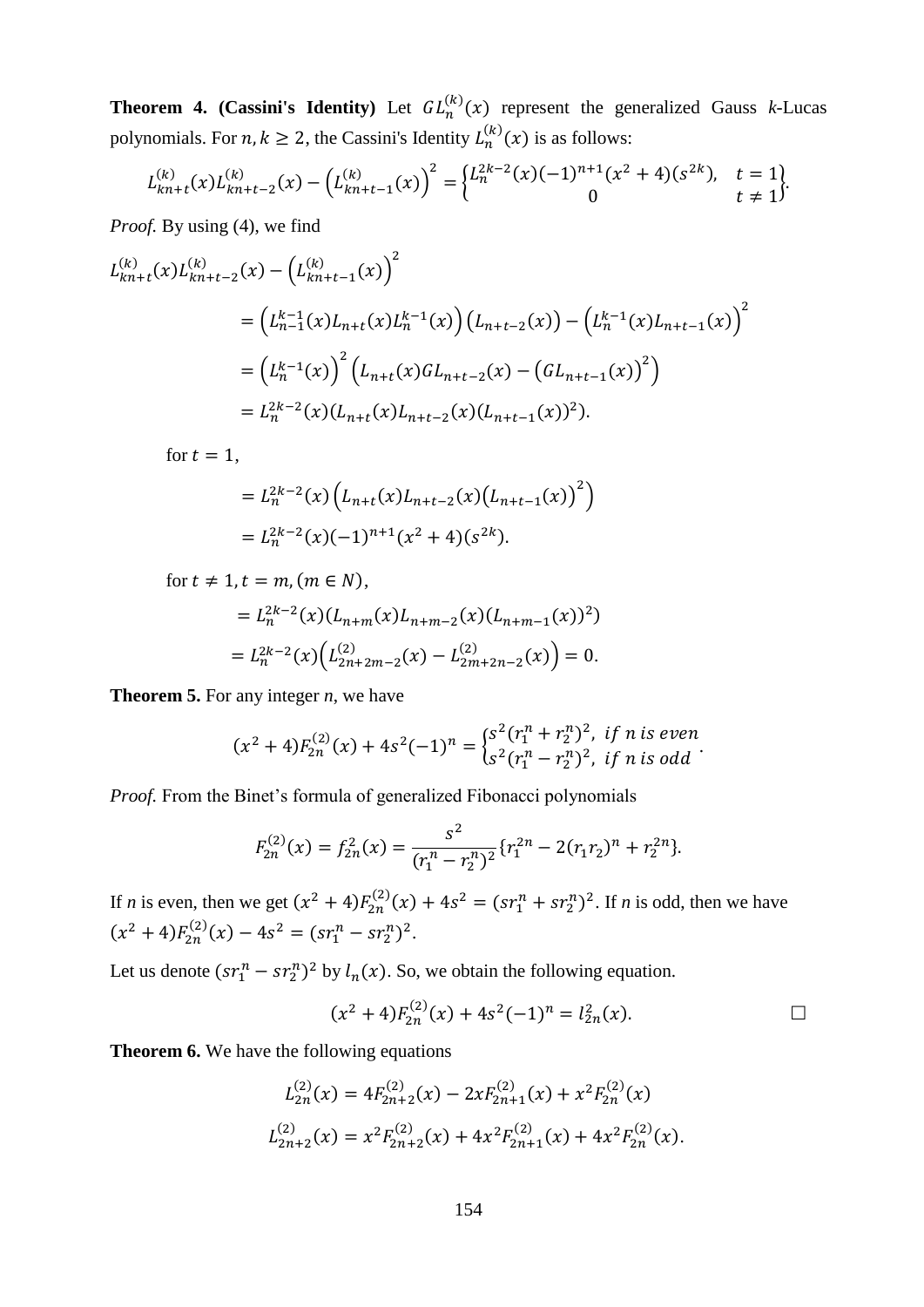*Proof.*

$$
L_{2n}^{(2)}(x) = l_n^2(x)
$$
  
\n
$$
F_{2n+2}^{(2)}(x) = f_{n+1}^2(x)
$$
  
\n
$$
F_{2n+1}^{(2)}(x) = f_n(x)f_{n+1}(x)
$$
  
\n
$$
F_{2n}^{(2)}(x) = f_n^2(x)
$$

The proof is easily seen using the above equations.  $\Box$ 

For *n*, we obtain an interesting relation between the known generalized Lucas polynomials and the generalized *k*-Lucas polynomials

$$
L_{nk+t}^{(k)}(x) = L_n^{k-t}(x)L_{n+1}^t(x),
$$

where  $t = 0, 1, ..., k - 1$ .

# **3 Concluding comments**

The relations among the generalized Lucas sequences make these neat relations seem obvious since the first column of this table consists of the factorial numbers (Sloane A000142), but they do take the interested reader further afield [18]. For instance, by inserting alternating positive and negative signs into this series one gets a divergent series which can lead into Borel summation techniques [2].

Suggestions for further study follow from [17] where an alternative, but not unrelated, approach defined a generalized Fibonacci polynomial by means of

$$
u_n(x) = \sum_{k=0}^n u_{n-k} \frac{n!}{k!} x^k , \qquad (5)
$$

with  $P_0$  (see below) set as unity for notational convenience, and  $\{u_n\}$  and  $\{v_n\}$  are generalized arbitrary order *r* number sequences defined formally by

$$
u_n = \sum_{j=1}^r (-1)^{j+1} P_j u_{n-j}, \quad n > 0,
$$
  

$$
u_n = 1, \qquad n = 0,
$$
  

$$
u_n = 0, \qquad n < 0,
$$

and

$$
\begin{aligned}\nv_n &= \sum_{j=1}^r (-1)^{j+1} P_j v_{n-j}, & n \ge 0, \\
v_n &= \sum_{j=1}^r \alpha_j^n, & 0 \le n < r, \\
v_n &= 0, & n < 0,\n\end{aligned}
$$

where the  $P_j$  are arbitrary integers and  $\alpha_j$  are the roots, assumed distinct of the associated auxiliary equation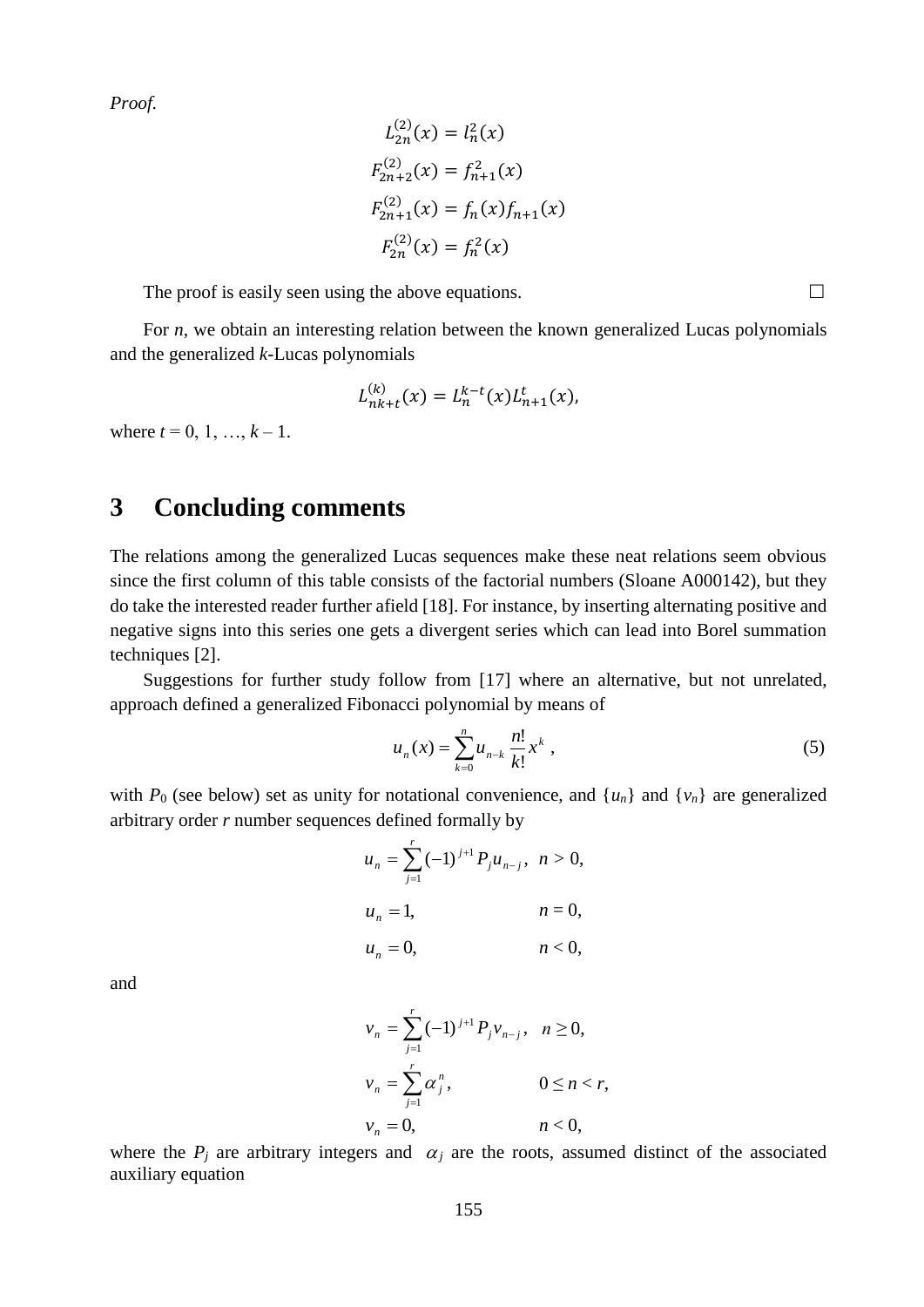$$
0 = x^{r} - \sum_{j=1}^{r} (-1)^{j+1} P_{j} x^{r-j},
$$

which is associated with the homogeneous arbitrary order linear recurrence relations which the generalized Fibonacci numbers satisfy. For example, when  $r = 2$ , we have

$$
u_n = P_1 u_{n-1} - P_2 u_{n-2}
$$

or  $\{u_n\}$  =  $\{(1, P_1, P_1, P_2)\}$  in Horadam's notation [8]. These are the Lucas fundamental numbers [4] and the  $\{v_n\} \equiv \{((2, P_1; P_1, P_2))\}$  correspond to the Lucas primordial numbers which can be readily shown to satisfy

$$
v_n = \sum_{j=1}^r \alpha_j^n
$$
, for all  $n \ge 0$ .

When  $P_1 = -P_2 = 1$ , we get the Fibonacci numbers  $\{u_n\} = \{F_{n+1}\}\$  and the ordinary Lucas numbers  $\{u_n\}$  =  $\{L_n\}$ , the principal properties of which can be found in Hoggatt [6]. It was found that the first few generalized Fibonacci polynomial examples of (5) are

$$
u_0(x) = 1
$$
  
=  $u_0$ ,  

$$
u_1(x) = x + P_1
$$
  
=  $u_0x + u_1$ ,  

$$
u_2(x) = x^2 + 2P_1x + 2(P_1^2 - P_2)
$$
  
=  $u_0x^2 + 2u_1x + 2u_2$ ,  

$$
u_3(x) = x^3 + 3P_1x^2 + 6(P_1^2 - P_2)x + 6(P_1^3 - 2P_1P_2 + P_3)
$$
  
=  $u_0x^3 + 3u_1x^2 + 6u_2x + 6u_3$ ,

which can be compared with the corresponding cases of  $f_n(x)$  in Definition 1 above to find corresponding generalizations to relate  $u_n(x)$  and  $f_n(x)$  and their properties, since it is proved in [16] that any polynomial can be expressed in terms of the Fibonacci polynomial in (5).

We give some values for the generalized *k*-Lucas polynomials in Table 2, from which Tables 3 and 4 are drawn in turn.

|                  | $\boldsymbol{0}$ |   | $\overline{2}$ | $\mathbf{\Omega}$ | $\overline{4}$ | $\mathbf{c}$ | $\boldsymbol{0}$ | -    |
|------------------|------------------|---|----------------|-------------------|----------------|--------------|------------------|------|
| $\boldsymbol{0}$ |                  |   |                |                   |                |              |                  |      |
|                  |                  |   |                |                   |                |              |                  |      |
| $\overline{2}$   |                  | ി | ി              |                   |                |              |                  |      |
| 3                |                  | 2 | 6              | 6                 |                |              |                  |      |
| $\boldsymbol{4}$ |                  | 4 | 12             | 24                | 24             |              |                  |      |
| 5                |                  |   | 20             | 60                | 120            | 120          |                  |      |
| 6                |                  | 6 | 30             | 120               | 360            | 720          | 720              |      |
| 7                |                  | ⇁ | 42             | 210               | 840            | 2520         | 5040             | 5040 |

Table 2. Polynomial Coefficients [Sloane [7] A122851]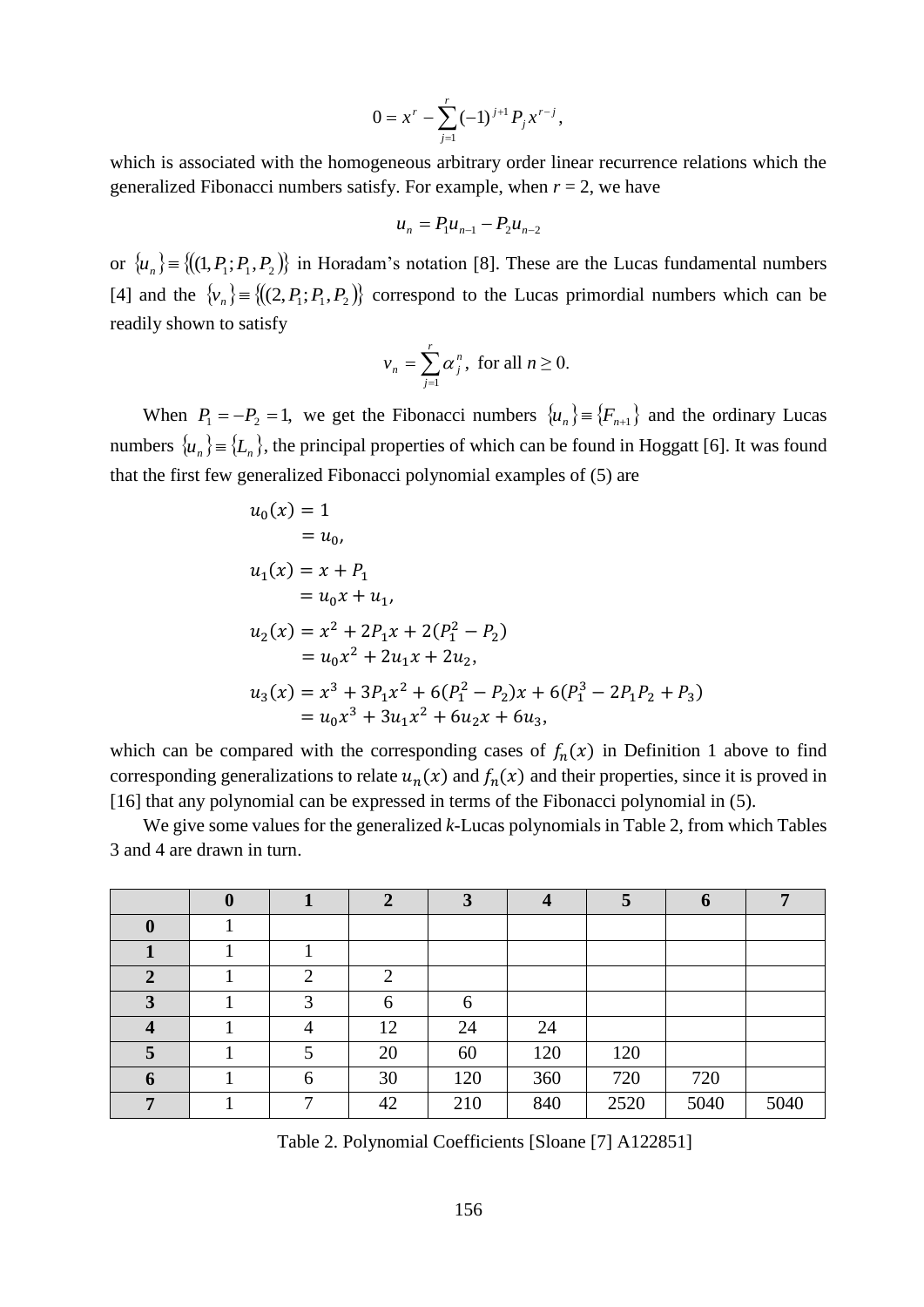| <b>Sequences</b> |  |  |    |     |      |       | <b>Sloane</b> [19] |
|------------------|--|--|----|-----|------|-------|--------------------|
| Diagonal         |  |  |    |     | 24   |       | A122852 [15]       |
| Row              |  |  | OJ | 326 | 1957 | 13700 | A000522 [8]        |

Table 3. Diagonal and row sequences

| <b>Partial</b><br>column |    |     |     |      |     |     |    |   | <b>Sloane</b>       |
|--------------------------|----|-----|-----|------|-----|-----|----|---|---------------------|
|                          |    | 2   | 3   | 4    |     | 6   |    | 8 | $0! \times A000027$ |
|                          |    | 3   | 6   | 10   | 15  | 21  | 28 |   | 1! x A230364        |
|                          |    | 8   | 20  | 40   | 70  | 112 |    |   | 2! x A000292        |
|                          | 6  | 30  | 90  | 210  | 420 |     |    |   | 3! x A000332        |
|                          | 24 | 144 | 504 | 1344 |     |     |    |   | 4! x A000389        |

Table 4. Partial column sequences

From there one can develop properties corresponding to those in present paper, where we have defined new families of generalized *k*-Fibonacci polynomials and generalized *k*-Lucas polynomials, and proved the corresponding Cassini Identities for these families.

#### **Acknowledgements**

The authors are grateful to the editor and anonymous referees for helpful suggestions and comments.

#### **References**

- [1] Bolat, C., & Köse, H. (2010). On the Properties of *k*-Fibonacci Numbers. *International Journal of Contemporary Mathematical Sciences*, 22(5), 1097–1105.
- [2] Borel, É. (1899). [Mémoire sur les séries divergentes.](http://www.numdam.org/item?id=ASENS_1899_3_16__9_0) *Annales scientifiques de l'École Normale Supérieure*. Serie 3, 16(1), 9–131.
- [3] Dikici, R., & Özkan, E. (2003). An application of Fibonacci sequences in groups. *Applied Mathematics and Computation*, 136 (2–3), 323–331.
- [4] Falcon, S., & Plaza, A. (2007). On the Fibonacci *k*-numbers. *Chaos, Solitons & Fractals*, 32(5), 1615–1624.
- [5] Hardy, G. H., & Ramanujan, S. (1917). Asymptotic formulae in combinatory analysis. *Proceedings of the London Mathematical Society. Series 2*, 16(1), 75–115.
- [6] Hoggatt, V. E. Jr. (1969). *Fibonacci and Lucas Numbers.* Boston, MA: Houghton Mifflin.